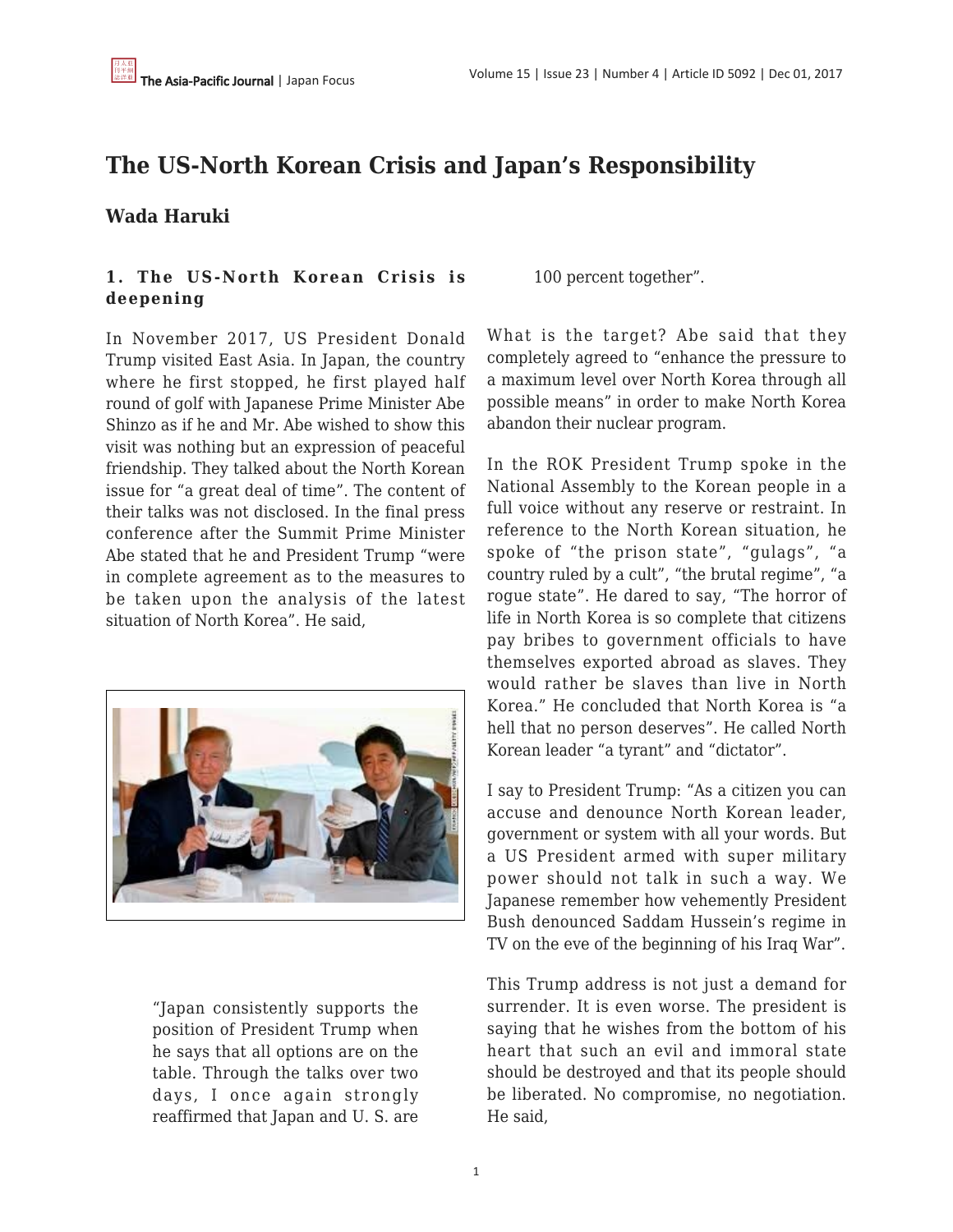

"despite every crime you have committed against God and man, we will offer a path to a much better future. It begins with a stop to your development of ballistic missiles, and complete, verifiable, and total denuclearization".

This means that the North Korean leader should come out with raised hands and unconditionally capitulate to the President of the United States.

The US-North Korean Crisis is deepening. Maximizing pressure will not lead North Korea to surrender. It will only strengthen the crisis and incline it towards a military phase. North Korea watchers and experts of this crisis have begun to talk about the possibilities of the US government taking military measures against North Korea.

In September 2017 a British institute, the Royal United Services Institute, published a report of its Deputy Director-General Malcolm Chalmers "Preparing for War in Korea". Chalmers pointed to two possible ways in which war could start.

> Case One. "North Korea could strike first if it believed that the US was moving towards a surprise attack".

Case Two. "A US attack could be triggered by North Korea demonstrating new capabilities, for example through test missiles hitting the ocean near Guam or California, which might precipitate a 'now or never' decision by Trump. The US might then launch a preventive attack against North Korea."

Chalmers emphasized that "given the risks involved in a limited attack, a US attack is more likely to begin on a large scale, and rapidly build to a comprehensive attack on North Korea's military infrastructure."

Now there is no doubt that we are facing the danger of a US-North Korean War. How can we prevent this war? We must go back to the origins of the crisis.

#### **2. The Origins of the Crisis: the San Francisco System**

The US-North Korean Crisis is a result of the US-North Korean conflict. The origins of the US-North Korean conflict can be found in the Korean War.<sup>1</sup> Now no one doubts that North Korean forces launched a wholesale attack across the  $38<sup>th</sup>$  parallel early in the morning of June 25, 1950. This war was Kim Il Sung's attempt at unification of the country by arms. His operation was approved by Stalin and Mao Zedong, who provided substantial arms and military materials. But Kim's attempt was finally blocked by the US armed forces, named the United Nations forces. Next, another attempt at unification of the country was tried by Syngman Rhee with the United Nations forces. But Rhee's attempt was also blocked by Chinese Communist forces. Then a Korean civil war between two Korean states turned into a Sino-U.S. War in Korea.

When the United States entered the war to assist South Korea, Japan was a country occupied by four divisions of the US army under Supreme Commander of Allied Powers (SCAP) Douglas McArthur. The whole of Japan automatically became a base for U.S. military operations in Korea. Throughout the war, hundreds of U.S. B-29 bombers from Yokota (near Tokyo) and Kadena (in Okinawa) flew ceaselessly to make bombing raids on North Korean armies, towns, dams, and other facilities. Japan's National Railway, Coast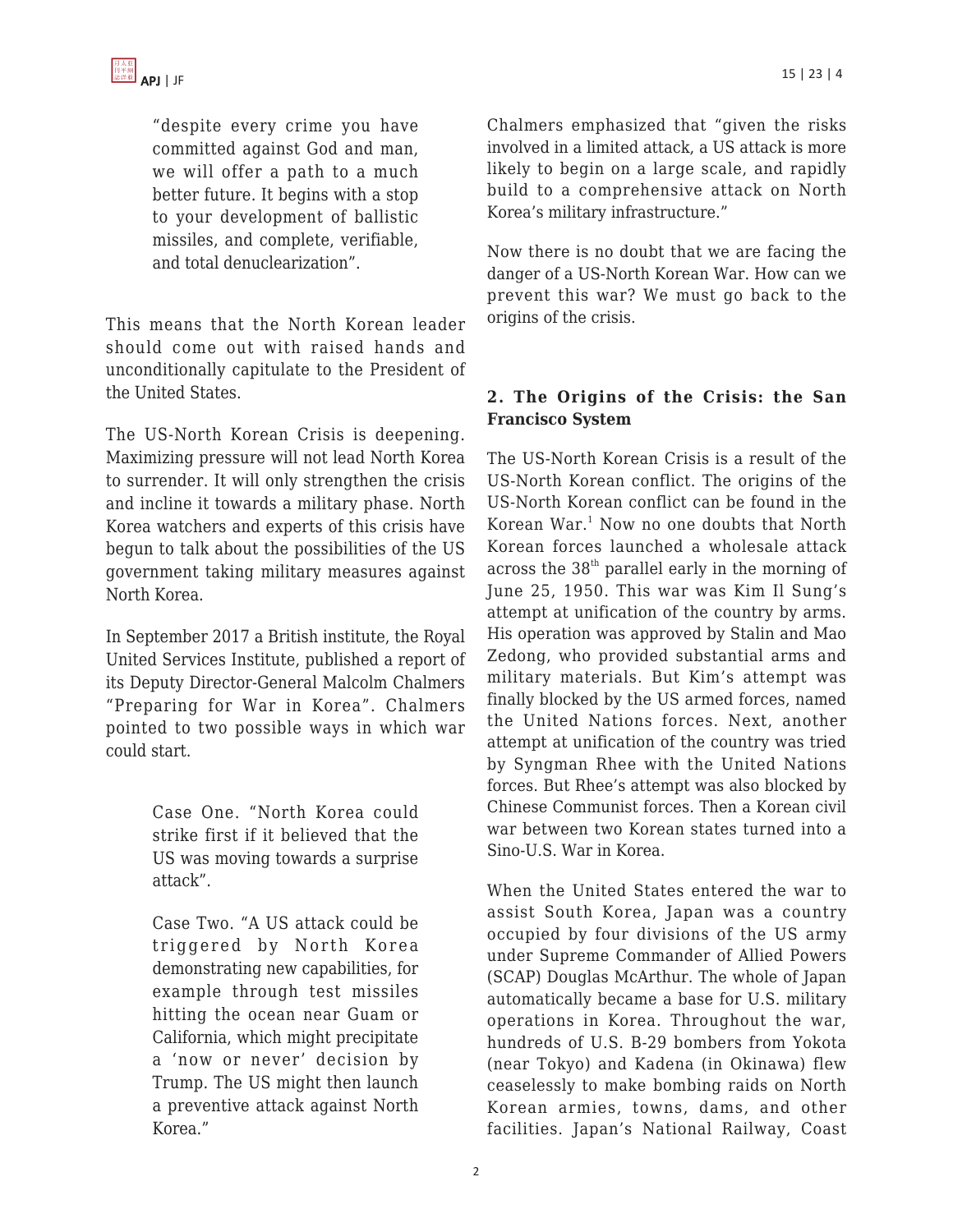

Guard, and Red Cross all cooperated in the war on the U.S. side. Japanese sailors led the 1<sup>st</sup> Marine Division to their Inchon landing, and minesweepers of the Japanese coast guard cleared the way for U.S. forces to land at Wonsan. The Japanese government did not decide to provide this support in accordance with any policy of its own. Rather, it was obliged to obey the SCAP orders unconditionally as a defeated and occupied country. Japan provided vital military bases to the US forces that waged war in Korea.

In the spring of 1951 it became clear that the Korean war would end in a draw. On July 10, 1951 the Korean Armistice Conference opened in Kaesong. Negotiations were difficult. The war continued, while armistice negotiations opened. Two months later a peace conference with Japan began on September 4, 1951 in San Francisco. Forty-nine nations (including Japan) signed the Treaty of Peace with Japan on September 8. Two hours later Yoshida and Dulles signed the United States-Japan Security Pact.

Here a new East Asian state system for the United States was formed. We can call it the San Francisco System.<sup>2</sup> Strictly speaking, it is the Korean War system. The United States was determined to continue the Korean War in order to block communist aggression. On the enemy side were the Soviet Union, Red China, North Korea and Communist Vietnam. On the allied side were the United States, South Korea, Japan, Taiwan, Philippines, South Vietnam, New Zealand, and Australia. Because the United States wished to have an independent Japan as a central junior partner with recovered economy, Japan was spared from payment of reparation. What was needed from it after independence was

> 1) the right to continue stationing US forces in Japan,

> 2) authorization for the United

States to use Japan as a base for military operations in the Far East,

3) Permission by Japan for the United Nations to continue to support UN forces in Korea through Japan.

In order to refute possible criticism that the US had derogated Japanese sovereignty, Japan was increasingly encouraged to assume responsibility for its own defense. The United States was to dominate Okinawa completely as its most important military base in this region.

In the year that followed the conclusion of the San Francisco Peace Treaty, the Yoshida government changed the Security Police Reserve into the National Security Force (Hoantai) and created the Maritime Security Force.

On July 27, 1953 the Korean War ended in an armistice near the  $38<sup>th</sup>$  parallel at almost the same place where Korea had been divided in 1945. The Korean Peninsula settled into a hostile standoff. The armistice stopped the shooting, but warlike hostilities persisted

without the safety valve of Cold War détente. China and North Korea remained outside the San Francisco system.

In Japan after the truce of the Korean War the Self Defense Forces (ground, maritime and air) was created in 1954. But Article 9 of the Constitution was not revised. The Upper House of Parliament adopted unanimously a resolution which forbade the Self Defense Forces going abroad for war. Thus Japan remained a peculiar "Peace State" under a US security umbrella in the San Francisco system.

In the Korean Peninsula after the armistice Chinese Volunteer Army and US armed forces remained, one to defend the DPRK and the other to defend the ROK. In 1958 the Chinese army totally withdrew from North Korea, and in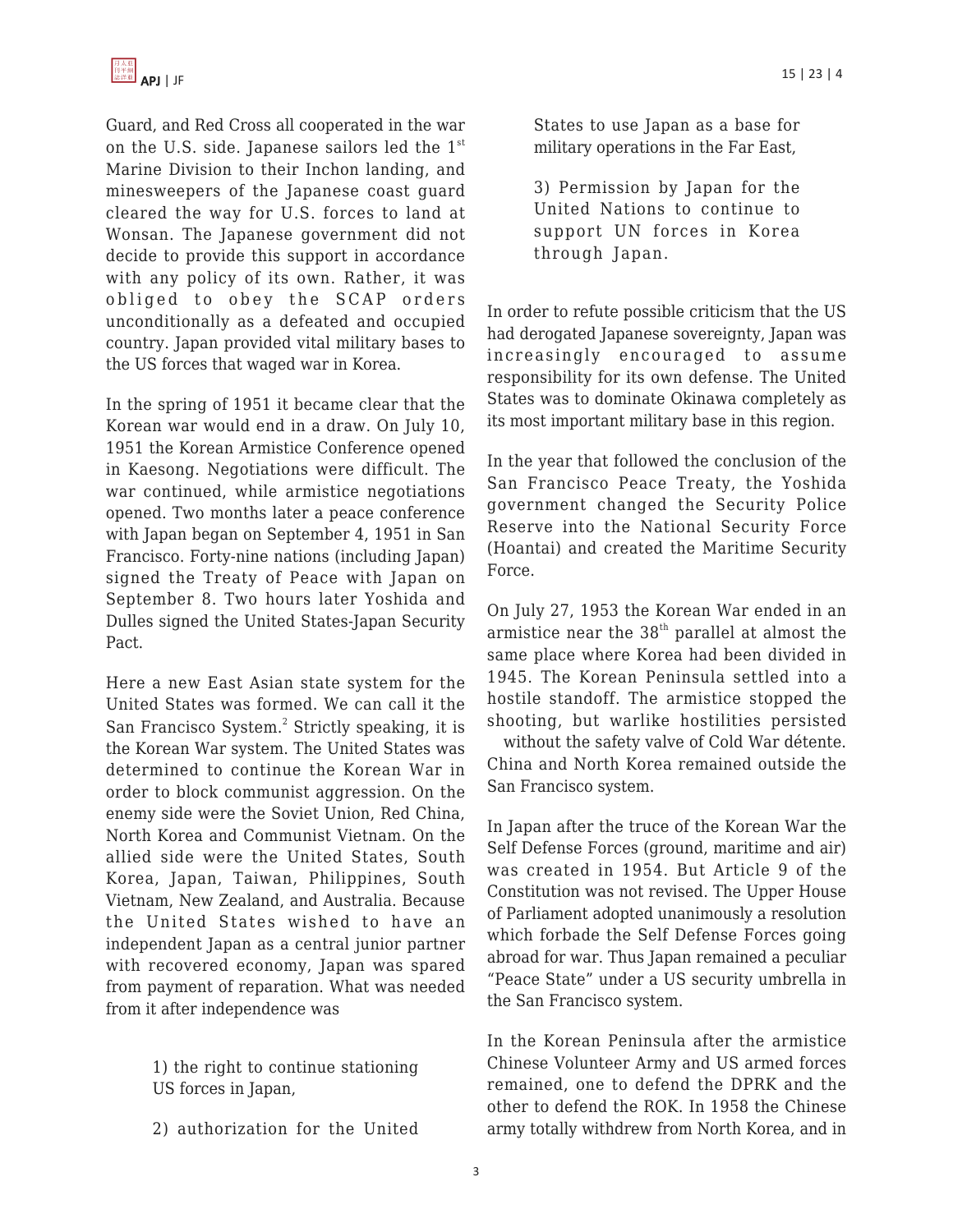1961 the DPRK succeeded in concluding Treaties of Friendship, Cooperation, and Mutual Assistance with the USSR and China. The treaty with the Soviet Union gave North Korea a nuclear umbrella, so that North Korea could feel its position secure in the face of the San Francisco system.

The San Francisco system worked for the United States to wage war against the Vietnamese communists from 1965. The ROK joined the US in this war. Japan backed the ROK with the 1965 Treaty and provided rear bases, military materials, and "R and R" (rest and recreation) facilities for the US armed forces. In January 1968, North Korea, seeking to create a second front in the Korean Peninsula, sent a partisan unit to kill ROK President Park Chung Hee. It was in vain. As this adventurous attempt ended in miserable failure, Kim Il sung hurriedly cancelled this policy in the following year.

The San Francisco system could not assure the United States even of a draw in the Vietnam War. In order to avoid giving the impression of a miserable defeat, the US government found a way out by coming to terms with China. Nixon visited Beijing in February 1972 to accomplish US-China reconciliation. This brought a big change to the San Francisco system.

In the 1970s the international position of China drastically changed. The Korean War had been fought between Chinese-North Korean forces and United Nations forces. The latter camp comprised the forces of 16 countries: the United States, ROK, United Kingdom, Canada, Australia, New Zealand, Philippines, Thailand, France, Greece, Netherlands, Belgium, Luxemburg, Turkey, Ethiopia, and Colombia. In the 1970s China opened diplomatic relations with the above-mentioned fifteen countries, excepting only the ROK. For China, the Sino-American War completely ended and the Korean War almost ended. The DPRK wanted to follow the Chinese way, but that path was closed to it. Thirteen of the 16 countries in the United Nations camp opened diplomatic relations with the DPRK in the 1970s and 1980s. But the United States, ROK and France stayed out of this process. Between South and North there were some changes, but between the United States and North Korea there was no change. Basically, military confrontation continued.

#### **3. The Start of the New Conflict: North Korea's Two Options and the United States**

At the end of 1980s a great change in world history started with the US-Soviet reconciliation and East European revolutions. In autumn of 1989 communist governments of this region were overthrown one after the other. Then the Soviet government radically changed its political system and policy, and opened diplomatic relations with the ROK. Presidents Gorbachev and Roh Tae-wu met at San Francisco on June 4, 1990 to agree on the opening of diplomatic relations. North Koreans felt cornered.

On September 2, 1990 Soviet Foreign Minister Shevarnadze visited North Korea to inform it of the decision of his government. DPRK Foreign Minister Kim Yong-nam read a memorandum to him. "If the Soviet Union is going to establish 'diplomatic relations' with South Korea, the DPRK-USSR treaty of alliance will be nominal. If so, we are obliged to take measures to procure by ourselves such weapons as were hitherto supplied on the basis of the alliance."<sup>3</sup> This meant that once the Soviet nuclear umbrella was withdrawn, North Korea would have to have its own nuclear weapons.

On September 24, 1990 a delegation of Japanese ruling and opposition parties headed by Kanemaru Shin and Tanabe Makoto visited North Korea. Kanemaru, former deputy Prime Minister, spoke in Pyongyang, offering deep apology for the "unbearable pain and damage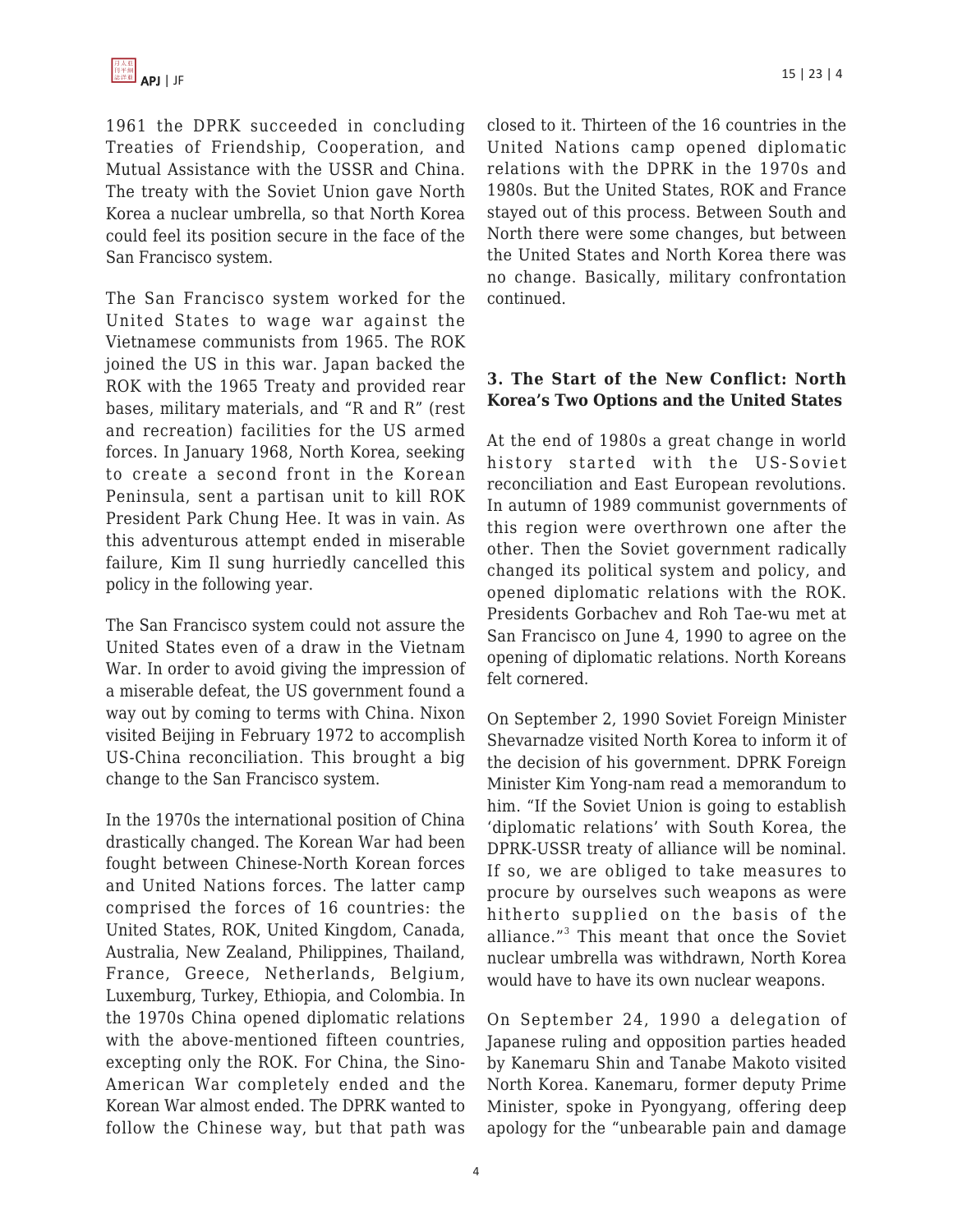caused by Japan's deeds to the Korean people". Kim Il Sung expressed his willingness to start negotiation of normalization of relations of both countries. On September 28 a joint statement of three parties was signed, promising normalization negotiations.

At this crucial historical turning point, in their desperate situation, North Korean leaders decided to adopt two policy options to get their own nuclear weapons and to normalize relations with Japan. The United States vehemently repulsed its nuclear program, and did not approve Japan's normalization of relations with a North Korea that had a nuclear program. Therefore in the changing world after the end of the Cold War a new conflict started between North Korea and the United States on the basis of North Korea's options.

Japan-North Korea negotiations on normalization opened in January 1991, continued regularly until May 1992, when the seventh round of negotiations was held, but in the next round, the eighth, in November 1992, North Korea's representative declared the negotiations suspended. The main reason for the break was that the Japanese representative, on Washington's advice, took the position that the clearing up of nuclear doubts was a prerequisite for normalization. The second reason was that the Japanese representative insisted that Taguchi Yaeko (Lee Eun Hye) was a victim of North Korean abduction. Taguchi, or Lee, was a Japanese abducted woman, who was said to have been a teacher of Kim Hyon Hui, perpetrator of the Korean Airlines explosion incident of  $1987<sup>4</sup>$ 

The US government had been very sensitive to the North Korean nuclear program and pressed North Korea strongly to accept IAEA inspection. By the spring of 1993 disagreements between the United States and North Korea had become acute, and in the summer of 1994 the two countries came to the brink of war over North Korea's nuclear program. This was the first war crisis between the United States and North Korea.

This crisis was overcome by former President Carter's visit and his talks with Kim Il Sung. A nuclear freeze agreement was concluded in October 1994. The latter half of 1990s was the period of North Korean economic distress and the time of construction of light-water reactors under KEDO's guidance. But the construction was not accomplished and it is not clear who is to blame.

In June 2000 ROK President Kim Dae Jung visited Pyongyang and met Kim Jong Il. And in October 2000 DPRK number two, Cho Myong Rok, visited Washington and met President Clinton. This was a time of great hope, but it did not last long. At the end of this year George Bush won the US presidential election. In September 2001 terrorist attacks in New York and Washington fundamentally changed the atmosphere of the United States and at the beginning of 2002 President Bush named Iraq, Iran and North Korea as the "axis of Evil" and expressed determination to fight against them.

Although a counter-wind was already blowing, Japanese Prime Minister Koizumi visited Pyongyang on September 17, 2002 and met Chairman Kim Jong Il. This was the result of one year-long secret negotiations with a North Korean emissary. Kim admitted and apologized for the abduction of a group of Japanese civilians. Kim and Koizumi signed the Pyongyang Declaration of intent to move towards normalization of relations between the two countries. In this document Japan apologized for the damages and suffering caused by Japanese colonial rule to the Korean people and promised economic cooperation after the establishment of diplomatic relations.

Initially Koizumi's diplomacy and the moves to normalize relations with North Korea drew a positive public response in Japan. But the leaders of the national movement for abducted Japanese began to accuse diplomats of failing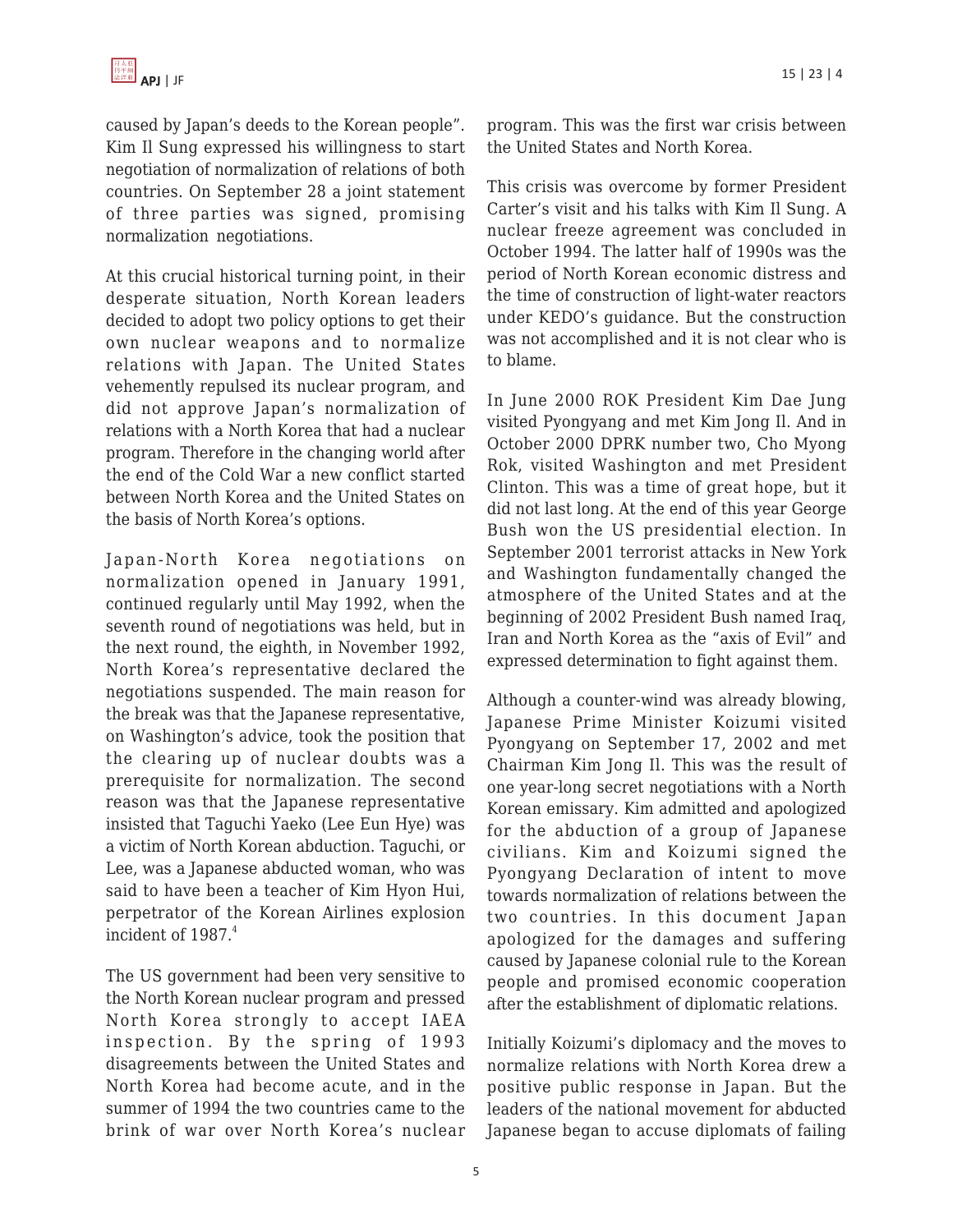to verify information about the so-called "dead abducted people" and organized a campaign against the establishment of diplomatic relations with North Korea without a complete solution of the abduction issue. Sato Katsumi, chairman of this movement, spoke to the Diet committee on December 10, 2002, saying that the Kim Jong Il regime was a military fascist regime which should be overthrown as quickly as possible.<sup>5</sup> The United States government which had not been consulted by the Koizumi government, soon intervened in the negotiations. James A. Kelly, Assistant Secretary of State for East Asian and Pacific affairs, visited North Korea in October and came back to tell the Japanese government that North Korea was starting a uranium enrichment program. This amounted to strong pressure on the Koizumi government to slow the normalization negotiations. Representatives of both countries met only once in October, but on that occasion they could not even decide when they would meet next.

In March 2003 President Bush started a war against Iraq. North Korea was terrified. In August 2003 in Beijing Six Party Talks opened on the North Korean nuclear program. Difficult discussion began. On May 22, 2004 Prime Minister Koizumi visited Pyongyang and met Kim Jong Il once more. Koizumi, on leaving Tokyo, issued a statement, in which he declared that he was determined to "normalize our abnormal relations, change the antagonistic relations into friendly relations and hostile relations into cooperation". Kim's words were recorded in the Japanese Foreign Ministry file and partly leaked in a TV program.<sup>6</sup> Kim Jong Il told Koizumi,

> "Today I would like to say to you, Prime Minister, that it is no use having nuclear weapons. Americans are arrogant enough to say that they put on the table their arms for a preventive attack

against us. This makes us quite upset. Nobody can keep silent if threatened by someone with a stick. We came to have nuclear weapons for the sake of the right of existence. If our existence is secured, nuclear weapons will not be necessary any more." "Americans, forgetting what they have done, demand that we abandon nuclear weapons first. Nonsense. Complete abandonment of nuclear weapons can only be demanded from an enemy state that has capitulated. We are not a capitulated people. Americans want us to disarm unconditionally, like Iraq. We will not obey such a demand. If America is going to attack us with nuclear weapons, we should not stand still, doing nothing, for if we did that Iraq's destiny would await us."

On the other hand, Kim Jong Il expressed his willingness to have dialogue with the United States. He told Koizumi,

> "We wish to sing a duet with the Americans through the Six Party Talks. We wish to sing songs with Americans until our voices get hoarse. We ask you, governments of surrounding countries, to provide orchestral accompaniment. A good accompaniment makes a duet so much better."

These words presumably were conveyed to the US government, but it adopted a stern attitude. This time too, the Koizumi government failed to move forward.

In September 2005 the Fourth round of Six Party Talks was held in Beijing. This round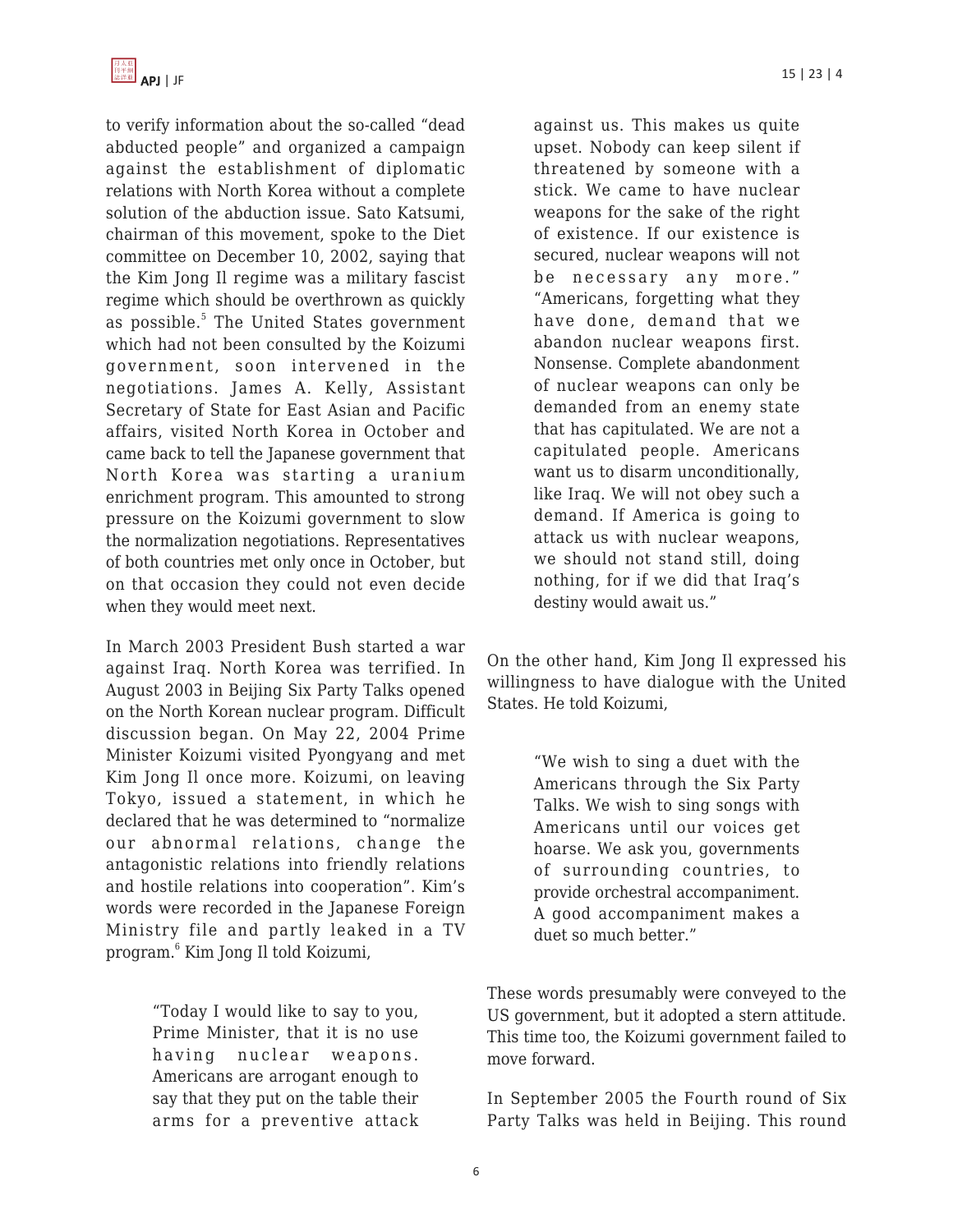gave the most impressive document for cooperation. Under its terms, North Korea would abandon its entire nuclear program. And the United States pledged not to attack North Korea and to move toward normalization of relations. But its promising atmosphere vanished immediately, when the US Treasury imposed sanctions on the DPRK for alleged money laundering and other offenses. The last chance was crushed.

In October 2005 Koizumi appointed Abe Shinzo his Chief Cabinet Secretary, in fact nominating him as his successor in government and in the ruling party. On July 5, 2006 North Korea shot a Taepodong missile over Japan. Abe took the initiative in imposing severe sanctions on North Korea. In September Abe, now President of the Liberal Democratic Party and Prime Minister of Japan, stated in his first policy speech to the Diet on September 29, 2006:

> "There can be no normalization of relations between Japan and North Korea unless the abduction issue is resolved. In order to advance comprehensive measures concerning the abduction issue, I have decided to establish the "Headquarters on the Abduction Issue" chaired by myself … Under the policy of dialogue and pressure, I will continue to strongly demand the return of all abductees assuming that they are all still alive. Regarding nuclear and missile issues, I will strive to seek resolution through the Six-Party Talks, while ensuring close coordination between Japan and the United States."

By formulating this new principle of addressing the abduction issue, Abe succeeded in closing completely the negotiations for normalization with North Korea. This step was thought to fit well with US government policy.

On October 9, 2006 North Korea carried out its first nuclear test. The Abe government imposed a second set of sanctions on North Korea, forbidding any North Korean ship from entering Japan' s ports and prohibiting import of any North Korean merchandise to Japan. The UN Security Council condemned North Korea's test in Resolution 1718. On the other hand, the Bush administration was shocked by the North Korean nuclear test and tried to invite North Korea to change its policy. On October 11, 2008 the Bush administration de-listed the DPRK as a terrorist state. The DPRK closed its Yongbyong facilities. But this was not able to produce a true breakthrough in relations.

In January 2009 President Obama took office at the White House. On February 13 Hillary Clinton, Secretary of State, delivered an address to the Asia Society in which she stated that the United States would move to normalize relations with North Korea, and conclue a peace treaty, if North Korea would abandon its nuclear weapon program in complete and verifiable form. This was the preparation of a long chapter in the US-North Korean Crisis.

On May 25, 2009 North Korean conducted its second nuclear test-explosion. On June 12, the UN Security Council unanimously adopted Resolution 1874. The Japanese government adopted new sanctions, prohibiting the export of Japanese merchandise to North Korea. Trade between the two countries totally stopped.

In December 17, 2011 Kim Jong Il died. His successor was his son Kim Jong Un, 28 years old. Without special abilities or special achievements, he was going to dominate this difficult country, supported by the party-state system. In the first two years of his rule Kim Jong Un made efforts to strengthen his power by eliminating two advisors who were appointed by his father and replacing old army and party leaders with men of a younger generation. And he tried to establish a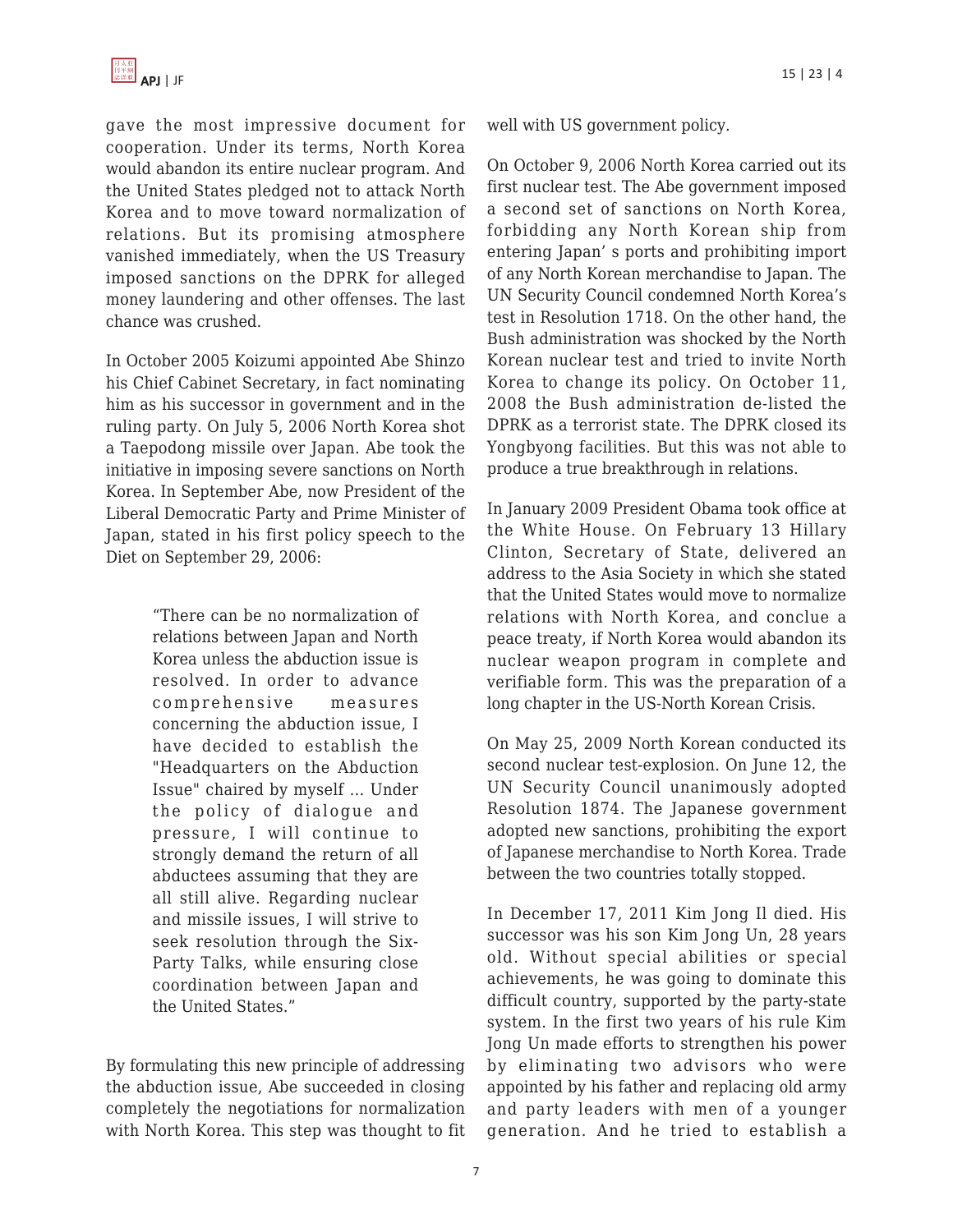reputation for loving the people by constructing many facilities such as hospitals, recreation parks, and a ski slope. After such preparation he was going to work in diplomacy and military affairs, leaving the task of economic reforms to the Prime Minister and his cabinet. But in 2012~2013 he could meet only one Japanese and one American - Kim Jong Il's house cook known as Fujimoto Kenji and the former NBA star Dennis Rodman. He had to concentrate his attention on the nuclear and ballistic missile program. This was his faithful fulfilment of the late leader Kim Jong Il's testament.

#### **4. The US-North Korean Crisis starts**

When did the US-North Korean crisis really start? I would say that the crisis started with the fourth North Korean nuclear test-explosion on January 6, 2016. The North Korean government announced that this was a hydrogen bomb test. On February 7 North Korea launched its "Kangmyongsung-4" rocket. These events gave a severe shock to the United States, ROK, Japan and China. The ROK decided to close the Kaesong industrial complex. The UN Security Council unanimously adopted a Resolution of sanctions on March 2. The US-ROK military exercise Key Resolve started on March 7. In March North Korea testfired short-range missiles continuously and on April 23 carried out a test shooting of a Submarin Launched Ballistic Missile (SLBM). On June 22 North Korea test-fired two Musudang medium-range missiles and the next day test-fired "Hwasung-10", a long-range missile.

Shooting of various missiles continued in July. On August 24 North Korea test-fired a SLBM and on September 5 it shot three missiles into the Japanese EEZ. Then came the fifth nuclear test-explosion on September 9. The high tempo of tests was striking.

This tendency did not change in 2017. On

February 12 North Korea test-fired a "Pukguksung-2" missile over the Sea of Japan. On March 6, it test-fired four ballistic missiles and three fell in the Japanese Exclusive Economic Zone (EEZ). The North Korean News Agency announced that these missiles were shot by "the artillery detachment which was to attack US bases in Japan when an unforeseen situation would occur". On May 14 North Korea test-fired a "Hwasong-12" missile, which was estimated to be able to fly 4000 km. On July 4 North Korea test-fired "Hwasong-14". It was the first North Korean ICBM, estimated to be able to fly 6000~9000 km, reaching Alaska, Hawaii and maybe Seattle. And on July 28 North Korea shot another ICBM, which was estimated to be able to fly 14,000 km, reaching New York. The US government was seriously frightened. Despite the presence of the US nuclear aircraft carrier Carl Vinson in the seas of East Asia from April, the North Korean advances could not be stopped.

Now we come to the true US-North Korean crisis. The crisis of today can clearly be seen in President Trump's address in the National Assembly of the ROK.

#### **5. Japan's possibility, Japan's responsibility**

How can we get out of this crisis? No doubt, the United States and North Korea should have a dialogue. The United States government is said to have been conducting secret contacts or preliminary negotiation with North Korea, but President Trump and Prime Minister Abe are constantly strengthening pressure against it, demanding it abandon all nuclear and missile programs in a complete, verifiable, and irreversible manner. North Korean officials are saying that no negotiation will be possible so long as the United States does not recognize North Korea's possession of nuclear weapons.

China is now proposing a double freeze of North Korea's nuclear and missile programs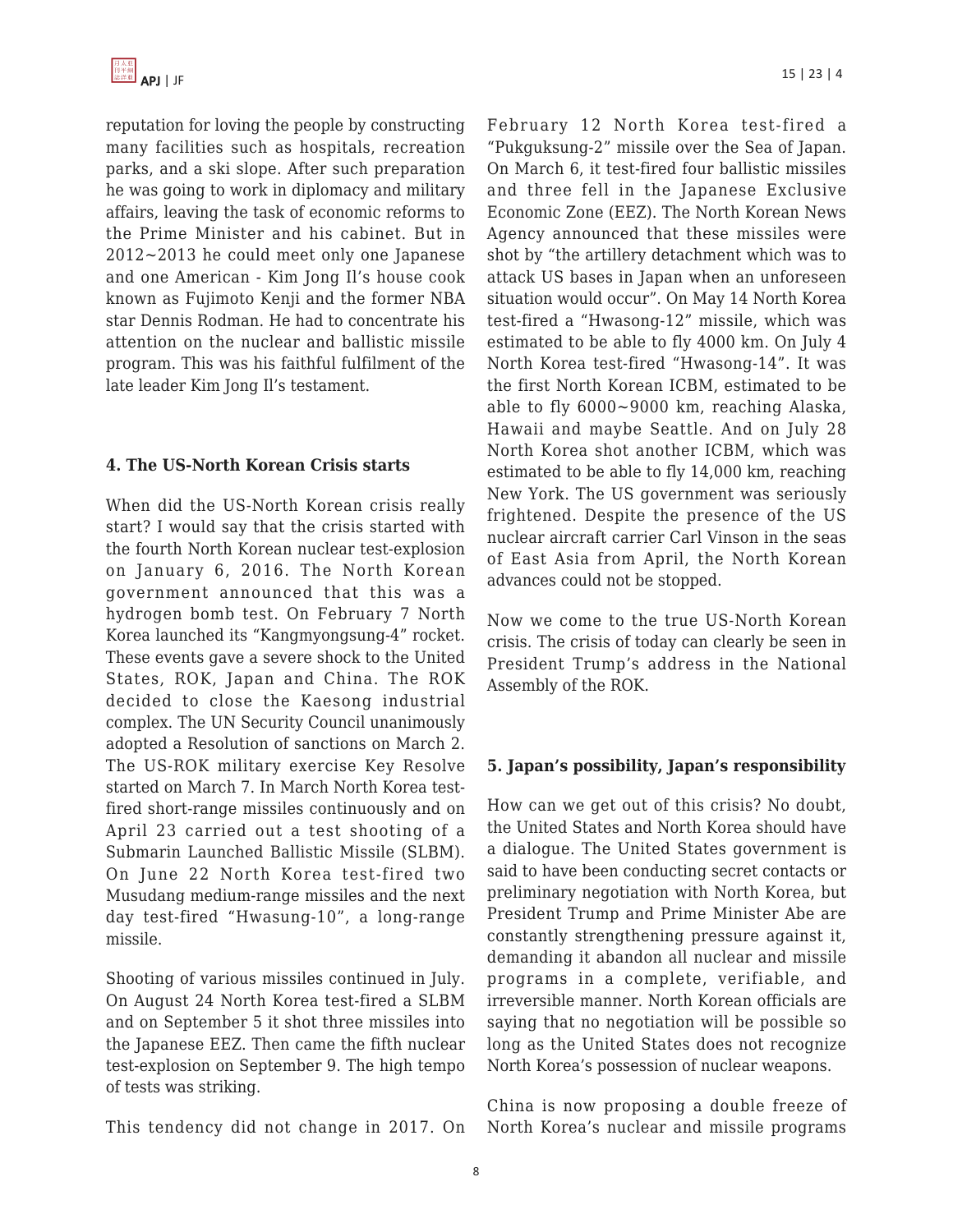and of the US-ROK annual joint military exercises. North Korea had itself proposed such an idea to the United States on January 9, 2015. But now it does not seem to find this idea so attractive. It wants more. It wants a positive change of US attitude.

Here I propose a Japanese way, for Japan to normalize relations with North Korea unconditionally. This implies unconditional recognition by the US government of normalization of Japan-North Korean relations. If this step is supplementary to the Chinese proposal of double freeze, a real change could take place in the situation surrounding North Korea.

To think concretely about the normalization of Japan-DPRK relations there is a good model. It is President Obama's "unconditional establishment of diplomatic relations with Cuba." Obama overcame various hindrances and succeeded in moving toward the normalization of relations with a next door neighbor. Following his example, we Japanese can go through "unconditional establishment of diplomatic relations with North Korea". But of course North Korea's abstention from any further nuclear explosion for a certain period after the establishment of diplomatic relations is a natural premise, not to say a precondition.

Obama's US-Cuba normalization model proceeded by several stages, first, opening of diplomatic relations and setting up of embassies, next, real negotiations and gradual nullification of economic sanctions.

The Pyongyang Declaration exists between Japan and the DPRK. It was signed in 2002 by Prime Minister Koizumi and Chairman Kim Jong Il. Following the Obama model, Japan and North Korea could issue a joint statement reaffirming the Pyongyang Declaration and establishing diplomatic relations, initially at least leaving the present situation basically intact. This means that North Korea would continue to possess nuclear weapons and to maintain its basic position on the abduction issue, and that Japan would maintain its own sanctions toward North Korea and keep all existing US bases in mainland Japan and Okinawa. Thus the two countries would open embassies in Pyongyang and Tokyo and immediately start negotiations. The negotiations would proceed at three tables.

Table one would be for negotiations concerning economic cooperation. This is a step which was promised in the Pyongyang Declaration as a sign of apology for the "tremendous damage and suffering" caused by Japan "to the people of Korea through its colonial rule". A ten year program of economic cooperation should be drawn up, including agreement on implementation of each year's project.

Table two would be for negotiations concerning North Korea's nuclear and ballistic missile program. Japan should convey to North Korea its grave concern about North Korean underground nuclear explosions and ask it to stop. Japan also should ask North Korea to inform ot when and where it planned to testfire missiles. Further Japan should ask North Korea not to attack US military bases in Japan. Then North Korea might say that the US forces might attack North Korea from the bases in Japan. North Korea might demand Japan should get an official statement from the US government that US forces would never attack North Korea from their bases in Japan. Such negotiations would be very meaningful and important.

Table three would be for negotiations concerning the abduction issue. These negotiations could start from the point at which North Korea said eight abducted victims, including Yokota Megumi, had all died. Japan could point out that North Korean explanations of the circumstances of their death is not yet persuasive and could demand further explanation and joint on-the-spot investigations. North Korea may be concealing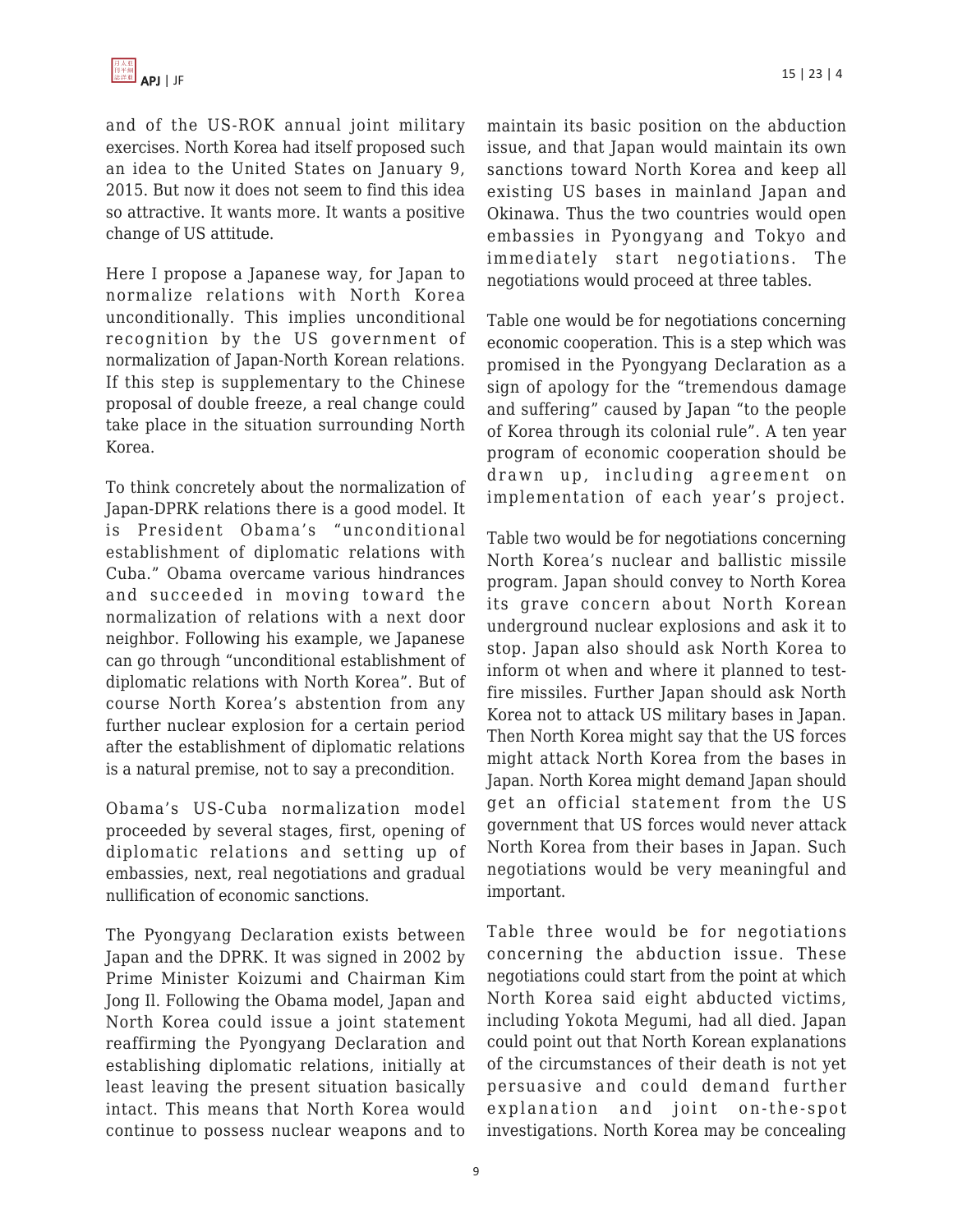some living abducted Japanese persons, for example Taguchi Yaeko (referred to above), teacher of Kim Hyon-hui who blew up a KAL plane in 1987. To save such a victim, it is necessary to continue negotiation as long as possible, waiting for the North Korean situation to change.

With the establishment of diplomatic relations with North Korea, the Japanese government could take measures toward North Korean comfort women, following the Japan-ROK agreement of 2015. Also the Japanese government could give certificates to hibakusha in North Korea on examination by the embassy and begin to pay them regular assistance money.

Some restrictions affecting the import and export of goods between Japan and DPRK could be lifted, and restrictions affecting ship visits and chartered flights could be slowly relaxed. Cultural exchanges and humanitarian aid could be opened immediately. Concerts of the NHK philharmonic orchestra in Pyongyang, and exhibitions of people's suffering from the US atomic bombs in Hiroshima and Nagasaki are specially recommended.

If the Chinese proposal and a Japanese proposal along the above lines are put in one basket and presented to North Korea, the US-North Korean crisis may be relaxed. It is Japan's responsibility to strive to the utmost to prevent a US-North Korea war.

This paper was presented to the conference on "Civic Engagement and State Policy for Peace in Northeast Asia: Beyond the San Francisco System," held on December 1–2, 2017 at Perry World House, University of Pennsylvania. English text by the author, slightly edited for the Asia-Pacific Journal.



**Wada Haruki** *is Emeritus Professor of the Institute of Social Science, Tokyo University and a specialist on Russia, Korea, and the Korean War. His many books include [Chosen Senso](https://www.amazon.com/dp/4000238094/?tag=theasipacjo0b-20) [zenshi](https://www.amazon.com/dp/4000238094/?tag=theasipacjo0b-20) (A Complete History of the Korean War), [Kita Chosen – Yugekitai kokka no genzai](https://www.amazon.com/dp/4000027662/?tag=theasipacjo0b-20) (North Korea –Partisan State Today), and Kitachosen Gendaishi (A Contemporary History of North Korea). His [The Korean War: An International History](https://www.amazon.com/dp/B00GVY8WXQ/?tag=theasipacjo0b-20) was published in English translation in 2013.*